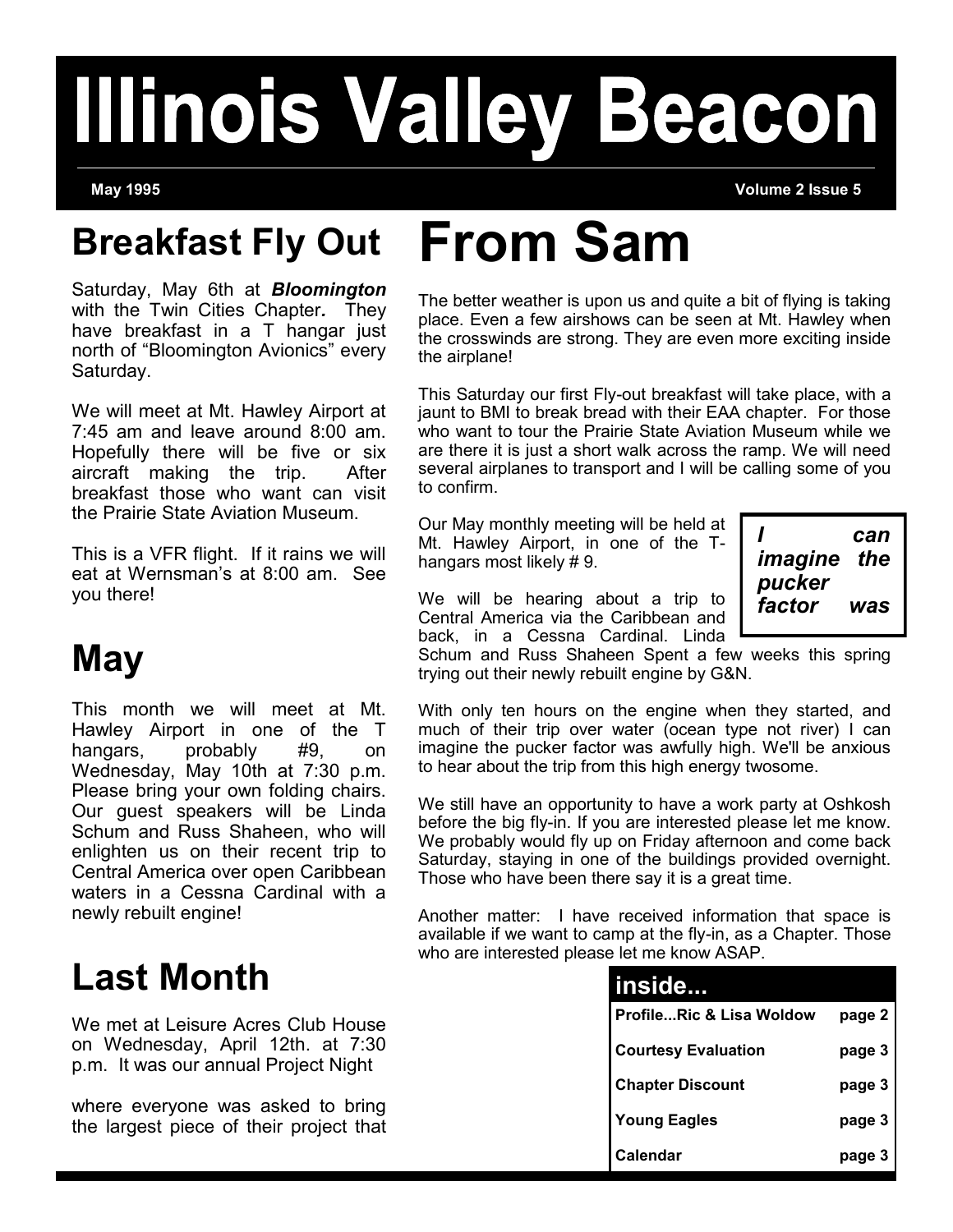### **PROFILE..Ric & Lisa Woldow**

by Ron Wright

Ric has been interested in aviation his entire life. His interest stems from his parents owning and restoring a Stinson 108. Ric soloed in 1977 in a Taylorcraft L-2 as a senior in high school. By age 19, with fewer than 100 hours, he had made a solo trip to Colorado and back to California in his parents Stinson, something he still does not understand how he received permission to do. After Ric's sophomore year in college, he purchased his first aircraft, a 1946 Aeronca Chief as a basket case. During two summers (Ric attended college out of state) a complete rebuild was done, from structural repairs through fabric, paint and assembly. Thus by 21 years old Ric already had his own restored flying airplane. During graduate school Ric did some travelling in the Aeronca, but the serious flying and airplanes would come after accepting a job at Caterpillar in the Peoria area.

Ric is now 34 years old and is commercial/instrument rated, with 2200 hours total time. He became involved in the local chapter, holding the offices of secretary and serving two years as treasurer. However he recently has been inactive, while pursuing a second masters degree, working full time and starting a business. Since Ric came to Peoria he has owned and flown a variety of aircraft. He currently flies a Stearman, towing banners, and is now caring for the family Stinson. Flying has had its ups and downs for the Woldow's, from a tornado destroying two aircraft, and engine failures, counterbalanced by the wonderful freedom of flying and the people that you meet being involved in aviation. Ric's interest in aviation must also include his wife Lisa, who has her license and has flown most of their aircraft. More importantly, she can put up with the hours at the airport and the work involved maintaining antique/classic aircraft. Postscript: Ric and Lisa will be moving to the York PA area this summer.

could readily be transported for *"Show and Tell"*. *(Continued from page 1)* **Last Month**

Dewey Fitch brought pictures, drawings and samples of some of the light weight cabin materials used in the Canadair Challenger that Caterpillar Inc. just had outfitted to their specifications.

Joe Rex brought a fuel tank from his RV4, which makes up part of the inboard leading edge of the



wing. He is using sealer and riveting the ribs to make the tank. Joe said that he is dimpling the skin instead of machine countersinking, because he feels that dimpling is marginally stronger. Ozzie Beckham has also just begun work on an RV4.

Jim Hannemann reported that in addition to his Waco project, he is now rebuilding a metal wing Luscombe 8A. Jim also flies helicopters for the

guard and he wants us to know that the "Huey's" in Peoria are being replaced by "Blackhawks" and he is already checked out in one.

*(Continued on page 3)*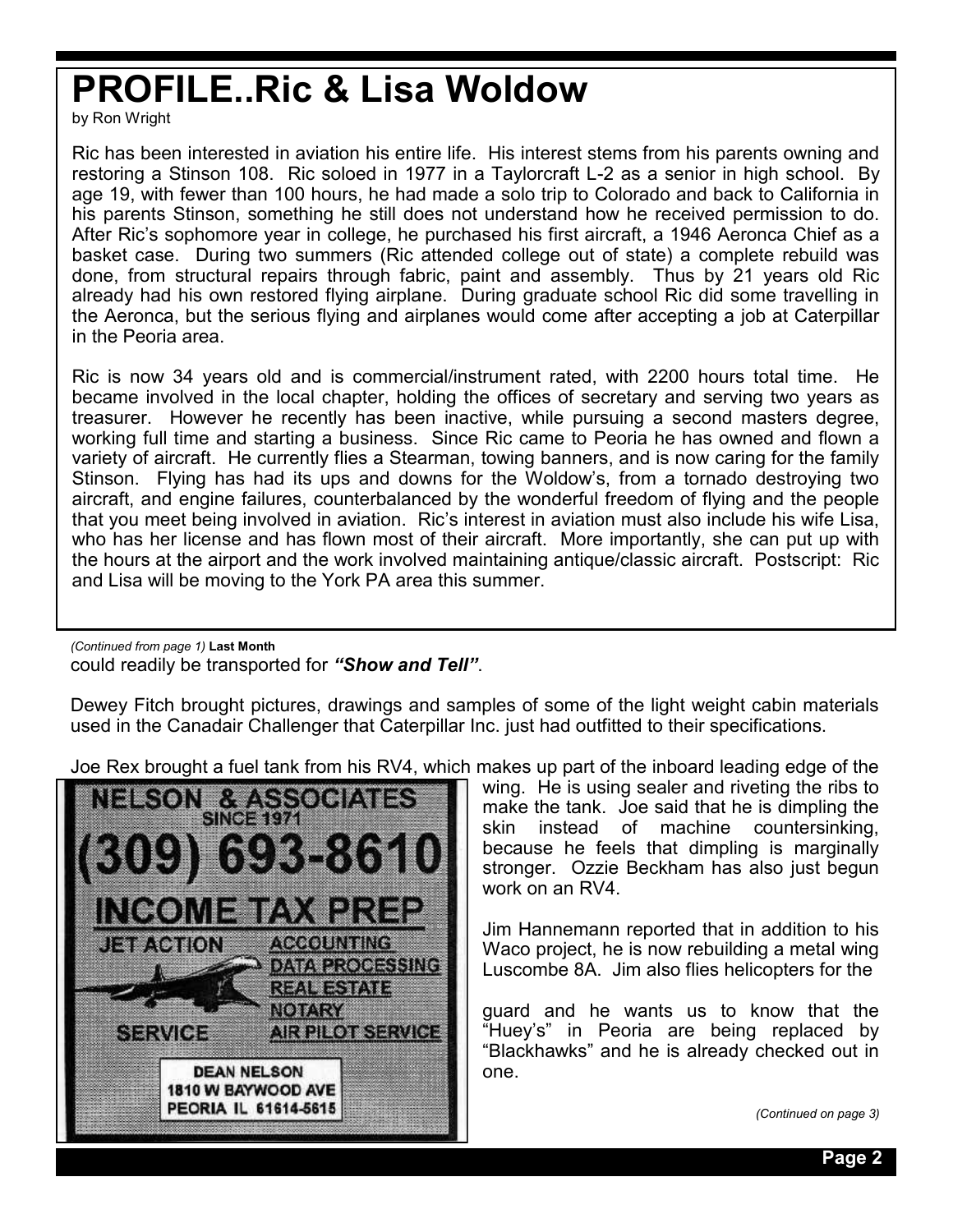Technical Counselor Al Lurie reported on the problem Superior Air is having with fake bolts used in Lycoming engines and the AD's that have resulted.

If anyone is interested, there is still time to schedule an Oshkosh weekend work party. Contact Sam Sisk if you want to volunteer.

Avemco Insurance has announced a plan to cover homebuilt aircraft from the first flight, provided that the builder has participated in the Flight Advisor Program. Avemco will also give a 10% discount if the builder participates in the EAA Technical Counselor Program and the aircraft is inspected 3 times during the construction phase by a Technical Counselor before flight.

Refreshments were provided by Les Swanson.

### **Courtesy Evaluation**

An FAA pilot and aircraft courtesy evaluation will be held at Mt. Hawley Airport between the hours of 0900 and 1530 on Saturday, May 6th. This event is part of the Accident Prevention Program and is cosponsored by the FAA, North Point Aviation and the Greater Peoria Airport Authority. Reservations are required. Contact Deny Driscoll at 693-2372.

### **Chapter Discounts**

Aircraft Spruce and Specialty Co. (1-800/824- 1930) has sent the Chapter a listing of percentage discounts available for certain materials during the month of May. A copy of the discount list is included with this newsletter. If you order during May, just tell them your a member of Chapter 563, (they have our roster) and give them your EAA number and you will be eligible for the discounts.

### *(Continued from page 2)* Last Month<br>Technical Counselor Al Lurie reported on the **Project Visits**

Saturday, June 3rd will be our annual Chapter project visits. Lou Carr is coordinating this event and details will appear in next months newsletter.

### **Young Eagles**

Saturday, June 10th is International Young Eagles Flight Day. Our local Chapter event will begin at 0930 at Mt. Hawley Airport. We will meet at the pedestrian gate north of the emergency gate in the parking lot.

Pilots and aircraft are needed to give rides and volunteers are needed to provide ground support. Brian Briggerman is our Young Eagles coordinator. If you are interested in being involved please phone Brian between 1700 and 2100 weekdays.

### **Airworthiness Alert**

provided by Technical Counselor Al Lurie

This alert involves Bendix Magneto Contact Points (P/N SF 14LN-3) used on aircraft with large radial engines.

An investigation of JT Supplies, Int., of Burbank, CA revealed that numerous magneto contact points (Bendix P/N 10-87823) had been illegally overhauled and sold as "new surplus." The only

identifying marks on these parts are the letters "PLAT."

Aircraft owners, operators, and maintenance entities should inspect all replacement Bendix contact points to assure they are new or properly overhauled prior to installation. Most genuine Bendix parts can be identified by a trapezoidshaped stamp on the component.

### **Calendar**

*(Continued on page 4)*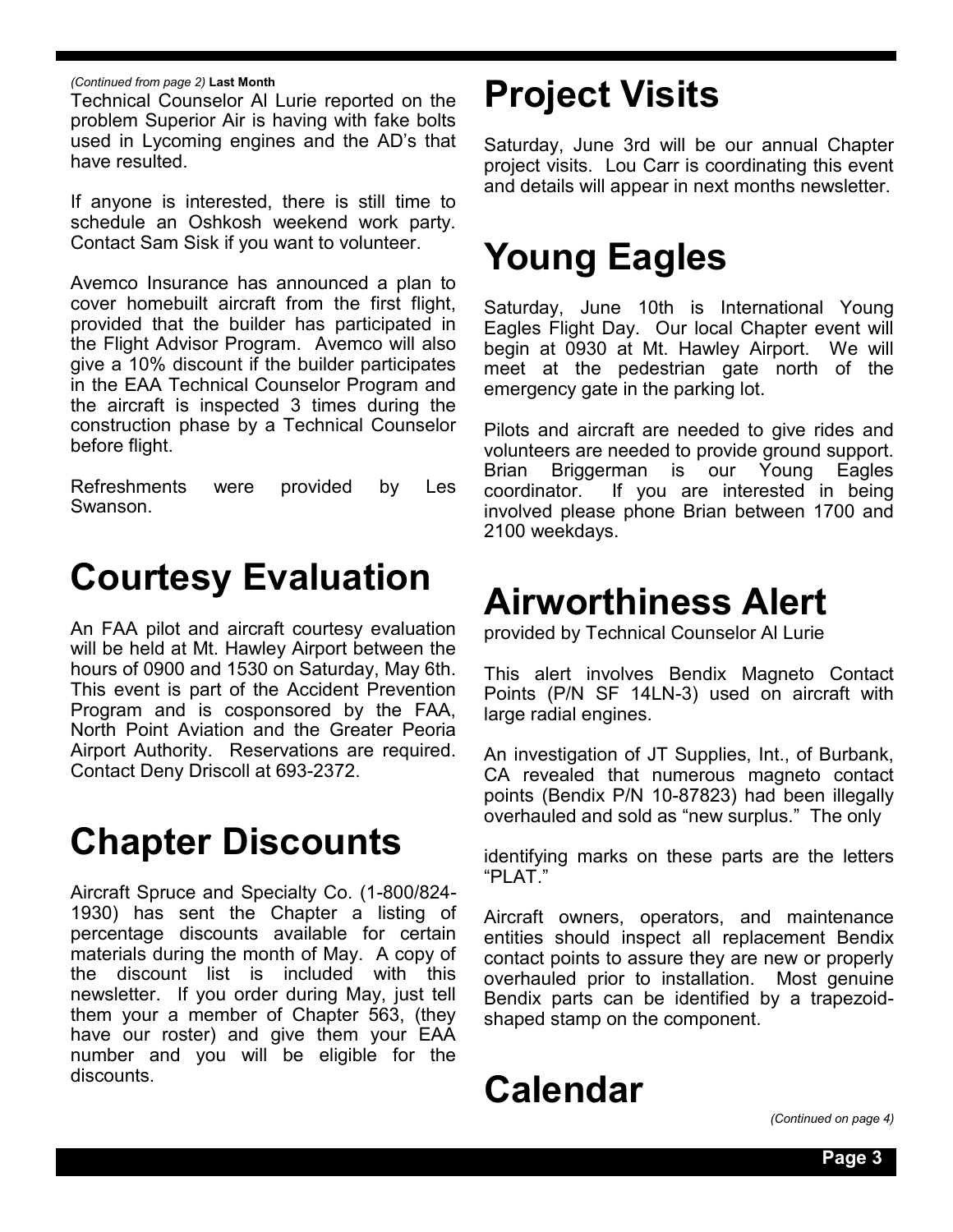#### **MAY 7th — McNABB, ILLINOIS**

FLY-IN/DRIVE-IN Breakfast, Sponsored by EAA Chapter 948, the first Sunday of the month, from 7- 11 A.M. at Hartenbauer's Airport on McNabb Road, rain or shine. Contact: 815/882-2371.

#### **MAY 7th — YATES CITY, ILLINOIS**

Fly-In/Drive-In Breakfast at Tri-County Airport, located on Route 8, 4 miles west of Yates City. Good eats and airplane talk. Contact: Dick & Vicki Anderson at 309/358-1138.

#### **MAY 7th — DAYTON, OHIO**

EAA Chapter 48 Funday Sunday Breakfast. Moraine Airpark. Contact: 513/878-9832.

#### **MAY 7th — ROCKFORD, ILLINOIS**

EAA Chapter 22 Annual Fly-In Breakfast. Contact: 815/332-4708.

#### **MAY 7th — DAYTON, OHIO**

EAA Chapter 325, EAA Day at the U.S. Air Force Museum. Contact: 216/382-0781.

#### **MAY 13th — BLOOMINGTON, ILLINOIS**

Prairie Aviation Museum/Clark Aviation Fly-In/Drive-In Breakfast/Spring Open House. Contact: 309-663-7632.

#### **MAY 13th and 14th — BENTON, ILLINOIS**

Third Annual open house and ultralight meet at Benton Airport. Rides, flying demonstrations, Sunday pancake breakfast. Contact: 618/993-3764 or 618/435-3526. **MAY 20th — DAYTON, OHIO**

EAA Chapter 325/U.S. Air Force Museum Day. Contact: 216-382-0781.

#### **MAY 20th — CARBONDALE, ILLINOIS**

EAA Chapter 277 Fly-In Breakfast. Contact: 618-549- 4064.

#### **MAY 20th and 21st — HIGHLAND, ILLINOIS**

Wicks Aircraft Supply. Poly-Fiber fabric covering weekend seminar. Two day hands-on instruction

*(Continued from page 3)* Bendix **seminar** on all aspects of fabric covering. Fee \$150. Contact: 618/654-7447 or 1-800/221-9425.

#### **MAY 20th and 21st — CHESTERFIELD, MISSOURI**

Third Annual BD-5 Convention at Spirit of St. Louis Airport. Contact: 314-349-4828 or 510-797-2804.

#### **MAY 21st — CANTON, ILLINOIS**

34th Annual Fulton County Flying Club Fly-In/Drive-In Breakfast. Contact: 309-647-6210.

#### **MAY 21tst— MT. MORRIS, ILLINOIS**

Ogle County Pilots Association, EAA Chapter 682, Fly-In Breakfast. Contact: 815/734-4320.

#### **MAY 21st — ROMEOVILLE, ILLINOIS**

EAA Chapter 15 Annual Pancake Breakfast at Lewis University Airport. Contact: Peter J. Sotich. 312/735- 1353 (after 6 p.m.).

#### **MAY 21st — BURLINGTON, WISCONSIN**

IAC Chapter 8 17th Annual Pancake Breakfast. Contact: 414-282-3250.

#### **JUNE 2nd thru 4th — AURORA, ILLINOIS**

26th Annual IlliNine Air Derby starts at Aurora Airport. Contact: 708/530-0903.

#### **JUNE 2nd and 3rd — BARTLESVILLE, OKLAHOMA**

Ninth Annual Biplane Expo '95. Contact: 918/622-8400.

#### **JUNE 3rd — PEORIA, ILLINOIS**

Annual EAA Chapter 563 Parade of Projects visits, after our monthly Saturday breakfast.

#### **JUNE 3rd and 4th — RANTOUL, ILLINOIS**

Rantoul Airport Open House/Air Show. Rantoul National Aviation Center. Contact: 217/893-9955

#### **JUNE 4th — McNABB, ILLINOIS**

FLY-IN/DRIVE-IN Breakfast, Sponsored by EAA Chapter *(Continued on page 5)*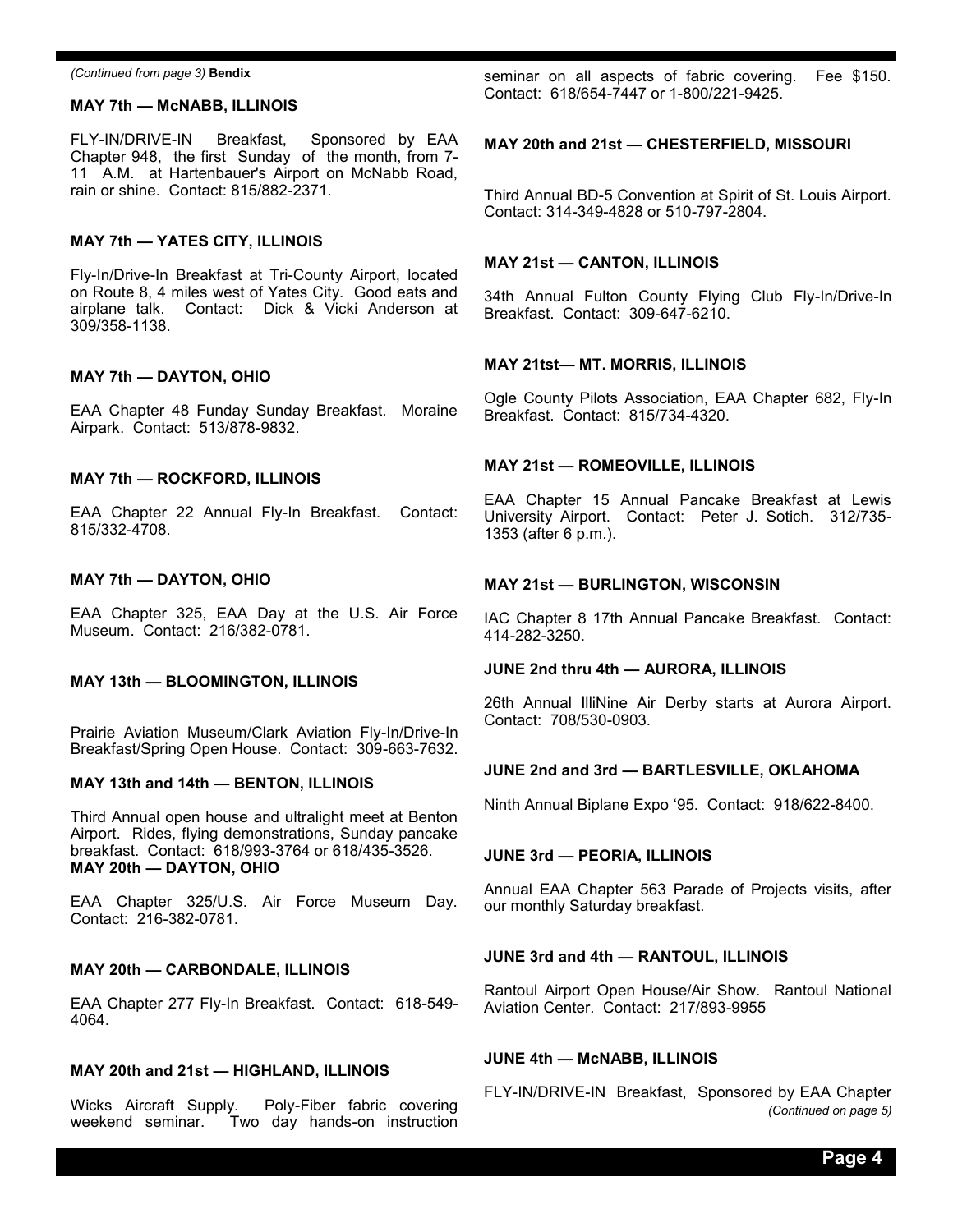(Continued from page 4) Calendar<br>948, the first Sunday of the month, from 7-11 A.M. at Hartenbauer's Airport on McNabb Road, rain or shine. Contact: 815/882-2371.

#### **JUNE 4th — DEKALB, ILLINOIS**

EAA Chapter 241 Fly-In breakfast at DeKalb-Taylor Municipal Airport. Contact: 815/286-7818.

#### **JUNE 5th thru JULY 1st — OTTUMWA, IOWA**

Sixteenth Annual Composite Aircraft Construction Workshop. Contact: 1-800/762-2585, ext. 183.

#### **JUNE 9th thru 11th — OKLAHOMA CITY, OKLAHOMA**

Fifth National Gathering for Canard Type Airplanes. Contact: Pete Peterson, 405/946-5003.

#### **JUNE 10th and 11th — MUSCATINE, IOWA**

"A Theater In The Sky." Contact: 309/496-2844.

#### **JUNE 10th and 11th — COLUMBUS, OHIO**

Alexander Aeroplane's Builders' Workshop. Contact: 1- 800/831-2949.

#### **JUNE 11th — STERLING/ROCK FALLS, ILLINOIS**

EAA Chapter 410 Fly-In Breakfast at Whiteside County Airport. Contact: William Havener, 815/626-0910.

#### **JUNE 11th — LANSING, ILLINOIS**

EAA Chapter 260 Fly-In/Breakfast/Eagle Rally. Contact: 708-331-4276.

#### **JUNE 17th — GRAIN VALLEY, MISSOURI**

EAA Chapter 91 Fly-In/Air Show. Contact: 816/358-1458.

#### **JUNE 17th and 18th — TOLEDO, OHIO**

Fourth Annual Midwest KR Gathering in conjunction with the Toledo Plane Fly-In at Metcalf Airport. Contact: Ron Smolinski, 419/882-8478.

#### **JUNE 17th and 18th — TOLEDO, OHIO**

EAA Chapter 582 Fifth Annual Fly-In Festival. Contact: 419/382-2924.

#### **JUNE 18th — LACON, ILLINOIS**

Father's Day Fly-In/Drive-In Breakfast.

#### **JUNE 18th — LACROSSE, WISCONSIN**

Father's Day Fly-In/Drive-In Breakfast. Contact: 608/781- 5271.

#### **JUNE 22nd thru 25th — MT. VERNON, OHIO**

Thirtysixth Annual National WACO Reunion Fly-In. Contact: 513/868-0084.

#### **JUNE 24th and 25th — DAVENPORT, IOWA**

Quad City Air Show. Contact: 319/285-7469.

#### **JUNE 24th and 25th — GREELEY, COLORADO**

17TH Annual EAA Rocky Mountain Regional Fly-In/ Airshow. Contact: 303/798-6086.

#### **JUNE 25th — ANDERSON, INDIANA**

EAA Chapter 226 Fly-In/Drive-In Breakfast. Contact: 317/778-4391.

#### **JUNE 25th thru 29th — OSHKOSH, WISCONSIN**

Young Eagles Aviation Camp for 12 thru 14 year olds. Contact: EAA, 414-426-4888.

#### **JULY 2nd — McNABB, ILLINOIS**

FLY-IN/DRIVE-IN Breakfast, Sponsored by EAA Chapter 948, the first Sunday of the month, from 7-11 A.M. at Hartenbauer's Airport on McNabb Road, rain or shine. Contact: 815/882-2371.

#### **JULY 2nd thru 6th — OSHKOSH, WISCONSIN**

Young Eagles Aviation Camp for 12-14 year-olds. Contact: EAA , 414/426-4888.

#### **JULY 4th — MT. MORRIS, ILLINOIS**

Fly-In Breakfast. Contact: 815-734-4320.